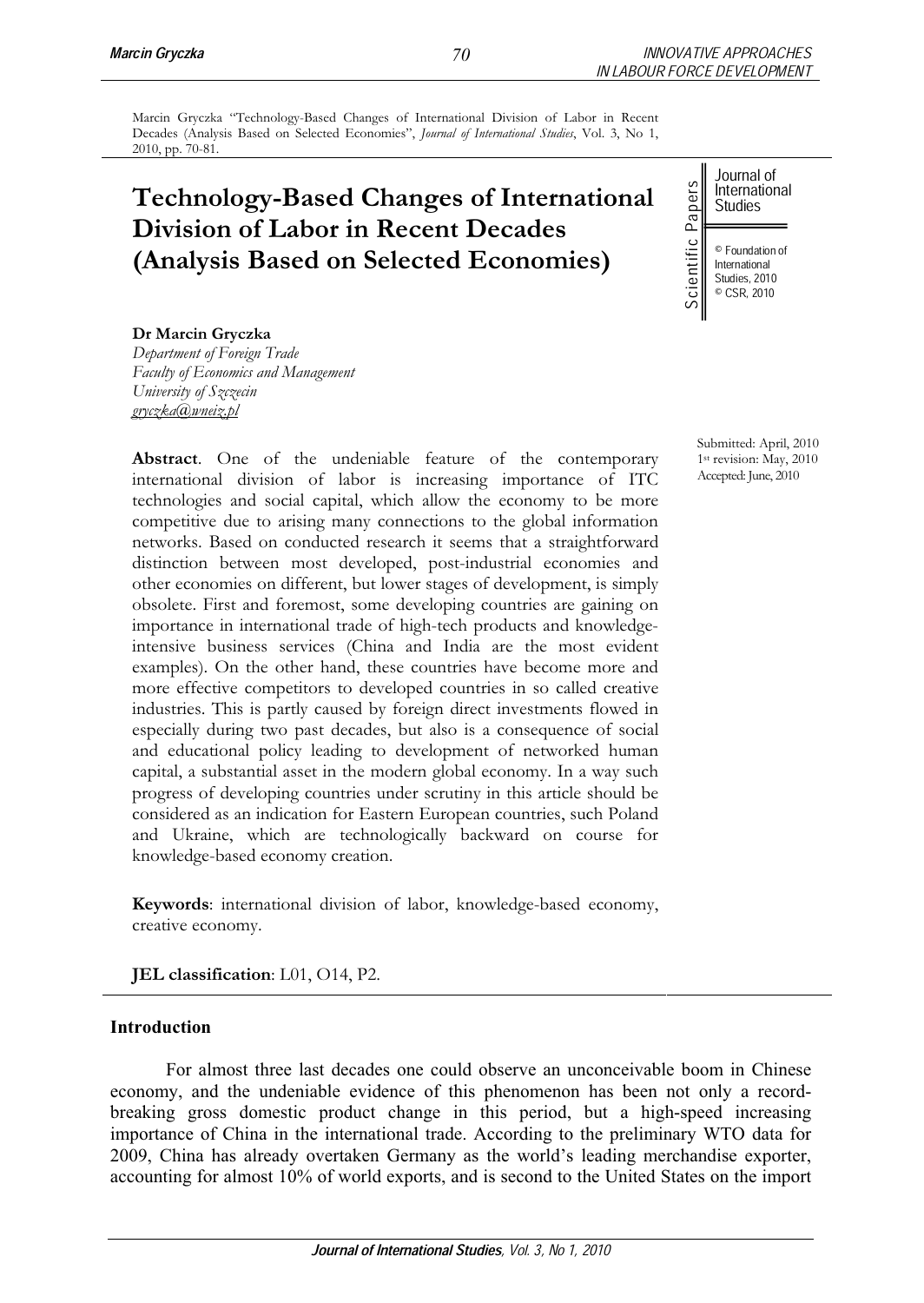side (the U.S. share in world merchandise imports is 13% compared to China's 8% – see WTO 2010, p. 6). Furthermore, another countries from the developing countries group, i.e. Brazil, the Russian Federation and India (together with China known as BRIC countries) are playing a much more increasing role in world economy at the present time. It seems that for the two former the vast natural resource stocks and growing raw materials dependence of many developed countries were the main incentives for this advancement, but the progress of Chinese and Indian economies has sourced primarily from foreign direct investments inflow driven by the well-thought-out economic policy.

This success of the biggest Asian economies can be derived from – among others – still unfulfilled internal demand, especially for manufactured goods and commercial services, low costs of labor force and consistent educational policy leading to development of human capital resources. Of course, it's impossible to disregard the most essential problems, such still increasing socio-economic discrepancies between rural and urban areas, natural environment pollution, human and intellectual property rights violations, but for some time the abandonment of specialization in traditional and labor-intensive goods fabrication for capital-intensive manufactured goods (China) and services (India) is a quite visible and steady process. It could be considered as a certain contradiction to a quite common opinion, according to which only low-tech goods manufacturing based on outdated technology is transferred to the fast developing and industrializing countries. For that reason, the main objective of this article is to show and to analyze the evident changes occurring in the contemporary international division of labor, which have been caused not only by the progress of economic integration and globalization, but could be judged as direct effects of the knowledge and technology dissemination on global scale as well. Due to editorial and statistical data availability limitations, the analysis applies only to the selected time series (generally 1990–2008), and research concerning the changing role of BRIC countries (especially China and India) in contemporary global economy is conducted in comparison to the selected developed and transition economies (where applicable).

## **Advances of BRIC countries in global economy**

 It seems that any discussion about the progress of BRIC countries in global economy should begin from the general analysis of gross domestic product growth rates. According to the United Nations data (UNCTAD 2010, pp. 422–428), annual average growth rates of real GDP of developing, transition and developed economies in 1992–2007 amounted to 5.0, 2.7 and 2.5 percent, respectively. Looking more closely at the outcomes of BRIC economies in the same period, one can notice that annual average growth rate of Chinese real GDP amounted to 9.5 per cent, in case of India, the Russian Federation and Brazil – 6.5, 2.6 and 2.7, respectively. In other words, in 1992–2007 Chinese and Indian economies grew at much faster pace than developed economies, especially members of OECD. Moreover, according to the data for 2008–2009 (WTO 2010, p.6), annual percentage change of real GDP in 2008 for the most developed countries was far below the world average of 1.6%, in comparison to 0.4% for United States, 0.7% for EU-27 and -1.2% for Japan, and the situation got even worse in 2009 – again all three regions registered declines larger than the world average of -2.3% (- 2.4, -4.2 and -5 per cent, respectively). China and India constituted a positive exception to this trend caused by global financial crisis, because in 2008–2009 their GDP growth rate dropped only relatively slightly (from 9.0 to 8.5 per cent in China, and from 7.3 to 5.4 per cent in India). Judging by this and the similar (in direction) trade developments for these countries, the structural changes had made in Chinese and Indian economies in the last decades allowed to overcome the present crisis without any severe and direct consequences.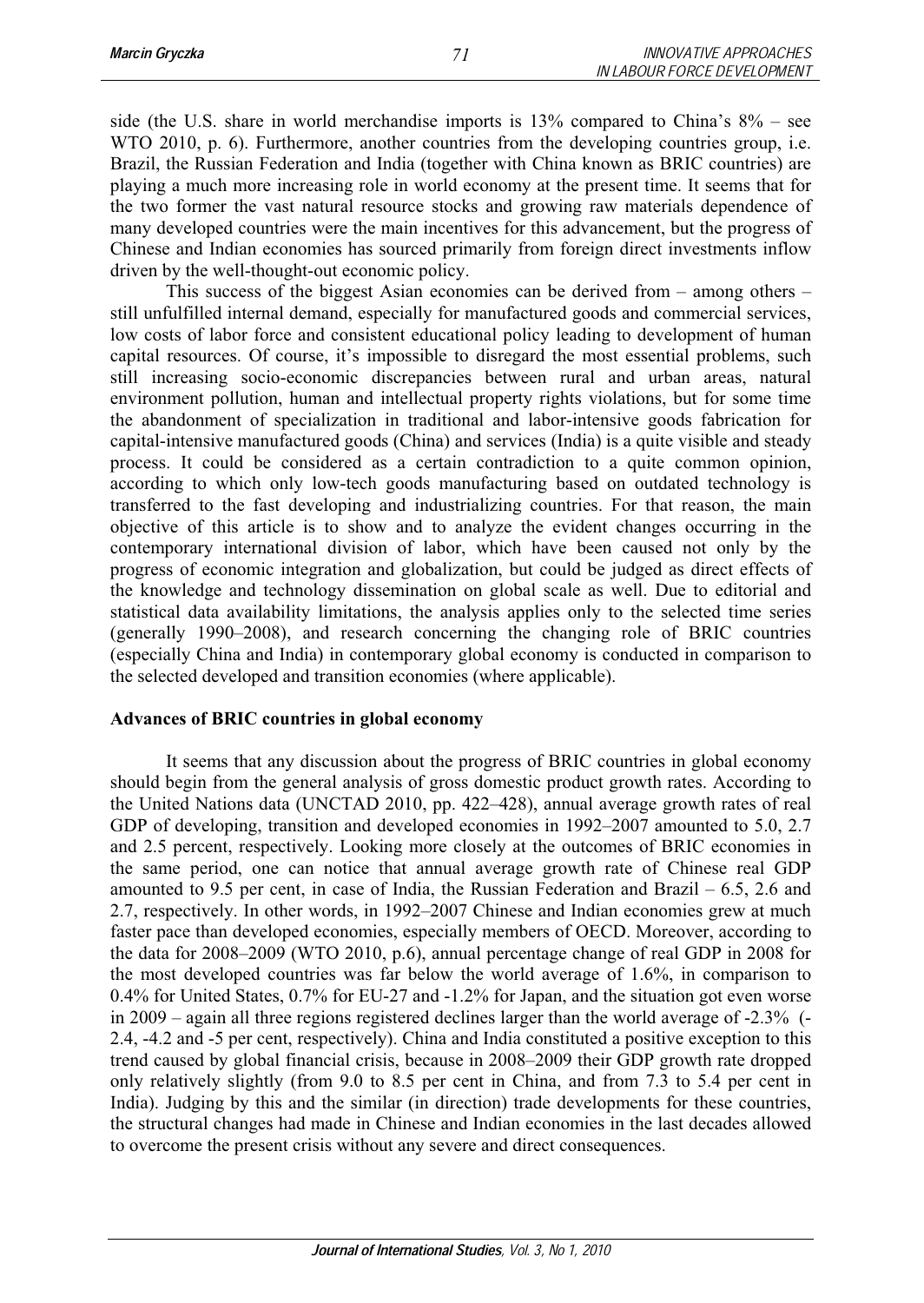|                                   | 1980                                       | 1985    | 1990    | 1995    | 2000    | 2005     | 2008                                                   | Change<br>$1990=100$ |
|-----------------------------------|--------------------------------------------|---------|---------|---------|---------|----------|--------------------------------------------------------|----------------------|
| World                             | 3786                                       | 3 9 5 3 | 4 1 8 7 | 4 3 2 0 | 4 7 5 6 | 5 1 2 3  | 5 4 4 4                                                | 130                  |
| Developed economies               | 15 5 13                                    | 17 006  | 19 165  | 20 24 8 | 22 9 23 | 24 4 9 6 | 25 5 94                                                | 134                  |
| <b>Transition economies</b>       | 3475                                       | 4 1 3 7 | 2 7 7 3 | 1633    | 1829    | 2484     | 3 0 5 4                                                | 110                  |
| Developing economies              | 820                                        | 855     | 947     | 1 1 1 8 | 1 2 8 3 | 1547     | 1 7 9 7                                                | 190                  |
| Newly industrialized<br>economies | 1 3 2 0                                    | 1583    | 2 1 7 8 | 2884    | 3 2 2 9 | 3 7 4 4  | 4 1 3 2                                                | 190                  |
|                                   | Real GDP per capita (in 1990 U.S. dollars) |         |         |         |         |          |                                                        |                      |
| China                             | 173                                        | 268     | 361     | 606     | 876     | 1 3 3 3  | 1765                                                   | 489                  |
| India                             | 267                                        | 310     | 379     | 441     | 534     | 689      | 841                                                    | 222                  |
| Korea, Republic of                | 3 0 5 0                                    | 4 1 1 0 | 6 1 3 7 | 8604    | 10 25 1 | 12 504   | 13 913                                                 | 227                  |
| Poland                            | 1868                                       | 1 770   | 1694    | 1862    | 2 4 3 4 | 2851     | 3 3 8 6                                                | 200                  |
| <b>Russian Federation</b>         | n/a                                        | n/a     | n/a     | 2 3 8 2 | 2611    | 3 603    | 4 4 4 3                                                | $187*$               |
| Ukraine                           | n/a                                        | n/a     | n/a     | 844     | 797     | 1 2 0 5  | 1451                                                   | $172*$               |
|                                   |                                            |         |         |         |         |          | Percentage of developed economies' real GDP per capita |                      |
| China                             | 1.1                                        | 1.6     | 1.9     | 3.0     | 3.8     | 5.4      | 6.9                                                    | 366                  |
| India                             | 1.7                                        | 1.8     | 2.0     | 2.2     | 2.3     | 2.8      | 3.3                                                    | 166                  |
| South Korea                       | 19.7                                       | 24.2    | 32.0    | 42.5    | 44.7    | 51.0     | 54.4                                                   | 170                  |
| Poland                            | 12.0                                       | 10.4    | 8.8     | 9.2     | 10.6    | 11.6     | 13.2                                                   | 150                  |
| <b>Russian Federation</b>         | n/a                                        | n/a     | n/a     | 11.8    | 11.4    | 14.7     | 17.4                                                   | $148*$               |
| Ukraine                           | n/a                                        | n/a     | n/a     | 4.2     | 3.5     | 4.9      | 5.7                                                    | $136*$               |

| Table 1. Real gross domestic product (GDP) per capita for selected economies, 1980–2008 |  |  |  |  |  |
|-----------------------------------------------------------------------------------------|--|--|--|--|--|
|-----------------------------------------------------------------------------------------|--|--|--|--|--|

\* 1995=100

Source: author's calculations based on UNCTAD database.

 If we examine the data concerning real gross domestic product per capita (table 1), the similar, but even more distinct trends are distinguishable. Albeit the developed economies achieved the highest real GDP per capita (what was predictable and in a sense understandable), during two last decades the most significant change affected developing and newly industrialized countries – between 1990 and 2008 the real GDP per capita increased in China almost fivefold, and in India and South Korea more than doubled. The outcomes of Poland, Russia and Ukraine were much worse, especially when examining their real GDP per capita in comparison to developed economies' values. In period in question (1990–2008) percentage of developed economies' real GDP per capita increased in China from 1.9 to 6.9, but in other countries (i.e. India, South Korea, Poland, Russia and Ukraine) this growth was much smaller and quite comparable – in range from 36 per cent (Ukraine) to 70 per cent (South Korea). Of course, it's worthy emphasizing that only South Korea has managed to reach at least the half of developed economies' real GDP per capita level.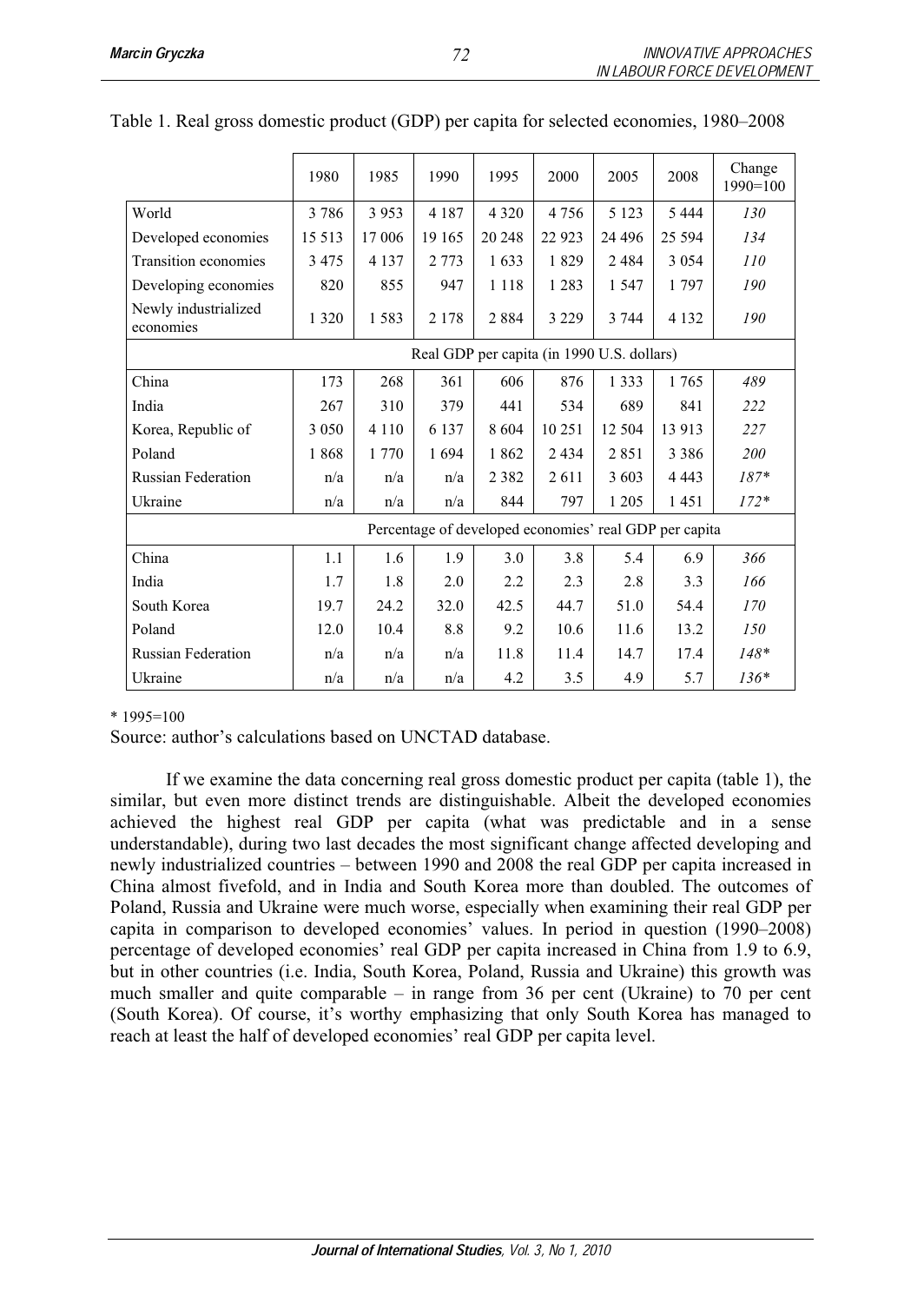|                           | Sector* | 1970         | 1980         | 1990         | 2000         | 2008         | Change<br>$(1970=100)$ |
|---------------------------|---------|--------------|--------------|--------------|--------------|--------------|------------------------|
|                           | A       | 13.2         | 8.1          | 5.6          | 3.6          | 4.0          | 30                     |
| World                     | I       | 36.9         | 38.1         | 33.3         | 29.1         | 30.1         | 82                     |
|                           | S       | 49.9         | 53.8         | 61.1         | 67.3         | 65.9         | 132                    |
|                           | A       | 5.0          | 3.9          | 2.8          | 1.7          | 1.5          | 31                     |
| Developed economies       | I       | 38.0         | 36.1         | 31.9         | 27.0         | 25.5         | 67                     |
|                           | S<br>A  | 57.1<br>n/a  | 60.0<br>n/a  | 65.3<br>1.5  | 71.3<br>1.3  | 73.0<br>0.9  | 128<br>n/a             |
| Germany                   | I       | n/a          | n/a          | 37.3         | 30.3         | 30.2         | n/a                    |
|                           | S       | n/a          | n/a          | 61.2         | 68.5         | 69.0         | n/a                    |
|                           | A       | 7.5          | 4.7          | 3.8          | 2.8          | 2.0          | 27                     |
| France                    | I       | 35.6         | 32.7         | 26.6         | 22.9         | 20.4         | 57                     |
|                           | S       | 56.9         | 62.6         | 69.6         | 74.3         | 77.6         | 136                    |
|                           | A       | 6.3          | 3.6          | 2.5          | 1.7          | 1.4          | 22                     |
| Japan                     | I       | 45.9         | 39.1         | 38.4         | 31.1         | 28.8         | 63                     |
|                           | S       | 47.7         | 57.2         | 59.1         | 67.2         | 69.7         | 146                    |
|                           | A       | 13.7         | 13.8         | 9.2          | 5.0          | 4.5          | 33                     |
| Poland                    | I       | 52.0         | 51.9         | 46.0         | 31.7         | 31.0         | 60                     |
|                           | S<br>A  | 34.3<br>2.9  | 34.3<br>2.1  | 44.8<br>1.8  | 63.3<br>1.0  | 64.4<br>0.9  | 188<br>31              |
| United Kingdom            | I       | 42.6         | 40.7         | 34.0         | 27.2         | 23.5         | 55                     |
|                           | S       | 54.6         | 57.2         | 64.2         | 71.8         | 75.6         | 139                    |
|                           | A       | 2.9          | 2.4          | 1.9          | 1.0          | 1.1          | 36                     |
| <b>United States</b>      | I       | 33.8         | 32.9         | 27.5         | 23.6         | 21.9         | 65                     |
|                           | S       | 63.3         | 64.6         | 70.6         | 75.4         | 77.1         | 122                    |
|                           | A       | 38.4         | 19.4         | 14.8         | 10.3         | 9.8          | 25                     |
| Developing economies      | I       | 27.4         | 41.1         | 36.8         | 36.3         | 40.2         | 147                    |
|                           | S       | 34.1         | 39.5         | 48.4         | 53.4         | 50.0         | 146                    |
|                           | A       | 35.3         | 30.2         | 26.0         | 15.2         | 11.6         | 33                     |
| China                     | I       | 40.2         | 48.2         | 39.7         | 46.4         | 48.3         | 120                    |
|                           | S<br>A  | 24.5<br>43.5 | 21.6<br>36.8 | 34.3<br>30.0 | 38.4<br>23.2 | 40.1<br>19.0 | 164<br>44              |
| India                     | I       | 20.3         | 24.2         | 27.6         | 26.4         | 28.6         | 141                    |
|                           | S       | 36.3         | 39.0         | 42.4         | 50.4         | 52.4         | 144                    |
|                           | A       | 27.9         | 15.5         | 8.6          | 4.6          | 3.1          | 11                     |
| South Korea               | I       | 24.4         | 34.3         | 38.9         | 38.4         | 37.7         | 154                    |
|                           | S       | 47.7         | 50.2         | 52.5         | 57.0         | 59.2         | 124                    |
|                           | A       | 16.5         | 11.4         | 19.9         | 10.3         | 6.1          | 37                     |
| Transition economies      | L       | 45.7         | 46.1         | 44.8         | 36.3         | 36.4         | 80                     |
|                           | S       | 37.8         | 42.6         | 35.3         | 53.4         | 57.5         | 152                    |
|                           | A       | n/a          | n/a          | n/a          | 6.7          | 4.9          | n/a                    |
| <b>Russian Federation</b> | I       | n/a          | n/a          | n/a          | 37.9         | 36.1         | n/a                    |
|                           | S       | n/a          | n/a          | n/a          | 55.4         | 59.0         | n/a                    |
| Ukraine                   | A<br>I  | n/a<br>n/a   | n/a<br>n/a   | n/a<br>n/a   | 16.8<br>37.6 | 7.4<br>34.0  | n/a<br>n/a             |
|                           | S       | n/a          | n/a          | n/a          | 45.5         | 58.6         | n/a                    |
|                           |         |              |              |              |              |              |                        |

Table 2. Selected economies' GDP composition by sector, 1970–2008

\* A - agriculture, I - industry, S - services

Source: author's calculations based on UNCTAD database.

As commonly known, in post-industrial economy the relative importance of manufacturing lessens and that of services, information, and research grows (Kallinikos 2006). In other words, the higher income of the nation, the higher share of services in country's total development and GDP.<sup>1</sup> Although the process of production transfer to the

<sup>&</sup>lt;sup>1</sup> Because most service jobs cannot be filled by machines, services are more expensive relative to agricultural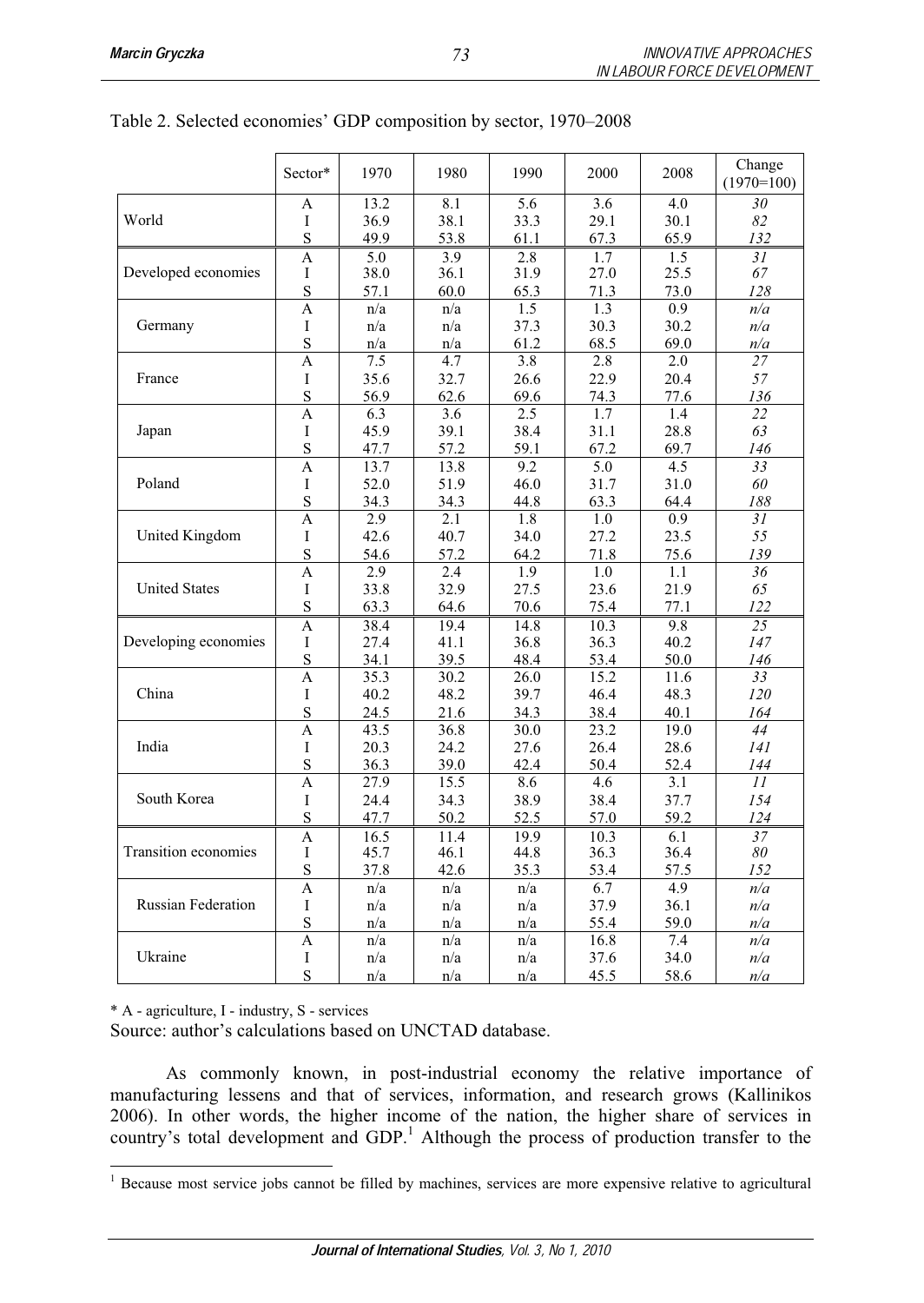industrializing (developing) countries, which are able to continue manufacturing at lower costs, is often attributed to the developed nations as the United States and most Western European countries, the decreasing share of agriculture and industry sectors in GDP can be noticed in some developing countries as well. Generally, in the world economy an agriculture sector contribution to GDP decreased between 1970 and 2008 more than threefold (from 13.2 to 4.0 per cent), and that of industry sector fell only by 6 percentage points. Compared to this, service sector contribution to GDP increased in the same period by 32 per cent, having reached in 2008 share of almost 66 per cent (table 2). As expected, developed countries are distinguished by the highest share of service sector in GDP (Eichengreen B., Gupta P. 2009, pp. 16–19), which for example in France and the United States exceeded 77 per cent (in Poland service sector contribution raised nearly twofold).

 As we look closer to the developing countries' GDP composition by sector, a quite symptomatic phenomenon is decreasing share of agriculture sector, although in 2008 it was still over sixfold higher than that observed in developed countries. In South Korea an industry sector share grew particularly in seventies and eighties of the last century, but service sector contribution to GDP raised only by one-fifth in the period 1970–2008. On the other hand, the fast growing service sector share in India's and especially China's GDP (by 64 and 44 percentage points, respectively) could be considered as some evidence for their gradual transformation to post-industrial economies (it should be stressed that in 2008 service sector contribution to India's GDP was comparable to that of South Korea, Russia and Ukraine, and higher than developing countries' average).

### **Growing importance of developing countries in the international trade**

Based on above considerations one can suppose that a increasing role of service sector should be also noticed in the international trade. Although between 1980 and 2009 services' share in total world exports was gradually increasing (from 15.2 to 21.4 per cent – see table 3), the rate of commercial services export growth was much higher than that of merchandise exports. Based on data presented in table 3, total world exports in period 1980–2009 increased about 6.5 times, merchandise exports – almost sixfold, but commercial services exports – more than ninefold. It seems that one of the most important factors having influenced this process is technology and knowledge diffusion in international scale, supported by many activities undertook by both developed and newly industrialized countries for creation of knowledge based economies.

and industrial goods, further increasing the share of services in GDP. The lower mechanization of services also explains, why employment in the service sector continues to grow while employment in agriculture and industry declines due to technological progress that increases labor productivity and eliminates jobs. Finally the service sector replaces the industrial sector as the leading sector of the economy (Soubbotina T.P. 2000, p. 52).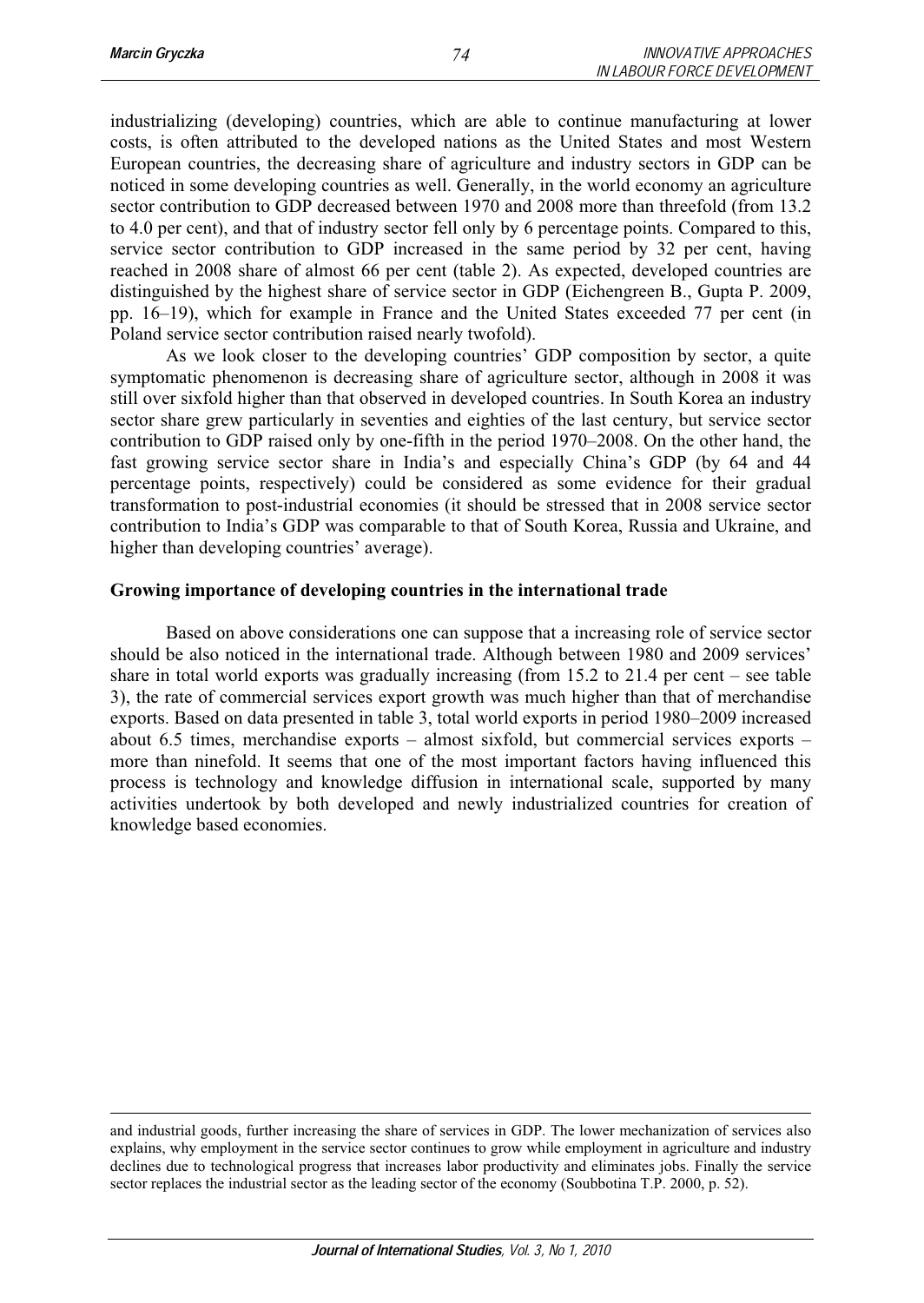|                                                                          | 1980    | 1985    | 1990    | 1995    | 2000    | 2005    | 2008    | 2009    |
|--------------------------------------------------------------------------|---------|---------|---------|---------|---------|---------|---------|---------|
| Total<br>merchandise<br>and<br>commercial services exports,<br>of which: | 2 3 9 9 | 2 3 3 6 | 4 2 2 9 | 6336    | 7938    | 12 972  | 19 901  | 15 4 59 |
| Merchandise exports                                                      | 2 0 3 4 | 1954    | 3 4 4 9 | 5 1 6 4 | 6456    | 10489   | 16 097  | 12 147  |
| Commercial<br>services<br>exports                                        | 365     | 382     | 780     | 1 1 7 2 | 1482    | 2483    | 3 8 0 4 | 3 3 1 2 |
| High-tech exports                                                        | n/a     | n/a     | 363     | 671     | 1 0 8 9 | 1499    | 1 740   | n/a     |
| Percentage of manufactures<br>exports                                    | n/a     | n/a     | 15.2    | 18.0    | 23.2    | 20.5    | 16.6    | n/a     |
| Other commercial services<br>exports                                     | 127     | 141     | 293     | 465     | 661     | 1 2 1 9 | 1946    | 1 7 5 4 |
| of<br>commercial<br>Percentage<br>services export                        | 34.8    | 37.0    | 37.5    | 39.6    | 44.6    | 49.1    | 51.2    | 53.0    |

Table 3. World merchandise and commercial services exports (current billions of U.S. dollars), 1980–2009

Source: author's calculations based on WTO and COMTRADE databases.

 Growing contribution of high-tech products to total manufactures exports (which reached 20 per cent in the beginning of present decade) can be recognized as a confirmation of knowledge usage success. Furthermore, an evidence of increasing human and social capital role (not only in postindustrial, developed economies, but in some developing countries as well) is a growing share of other commercial services<sup>2</sup> in total services exports. During the period under scrutiny other commercial services exports reached almost 2 US\$ billions, what indicates the most significant growth (by 14 times), and this group share in total commercial services exports was sustainably increasing from 35 per cent in 1980 to 53 per cent in 2009. While world exports of other commercial services decreased by 10 per cent in 2009, this group has not been as badly affected by the last economic downturn as merchandise and transportation services (WTO 2010, pp. 6–7).

<sup>&</sup>lt;sup>2</sup> According to the WTO, other commercial services group includes communications services, construction, insurance services, financial services, computer and information services, royalties and license fees, **personal, cultural, and recreational services,** and other business services, mainly professional and technical services (much of above is highly knowledge- and capital-intensive services) (WTO 2009, pp. 165–166).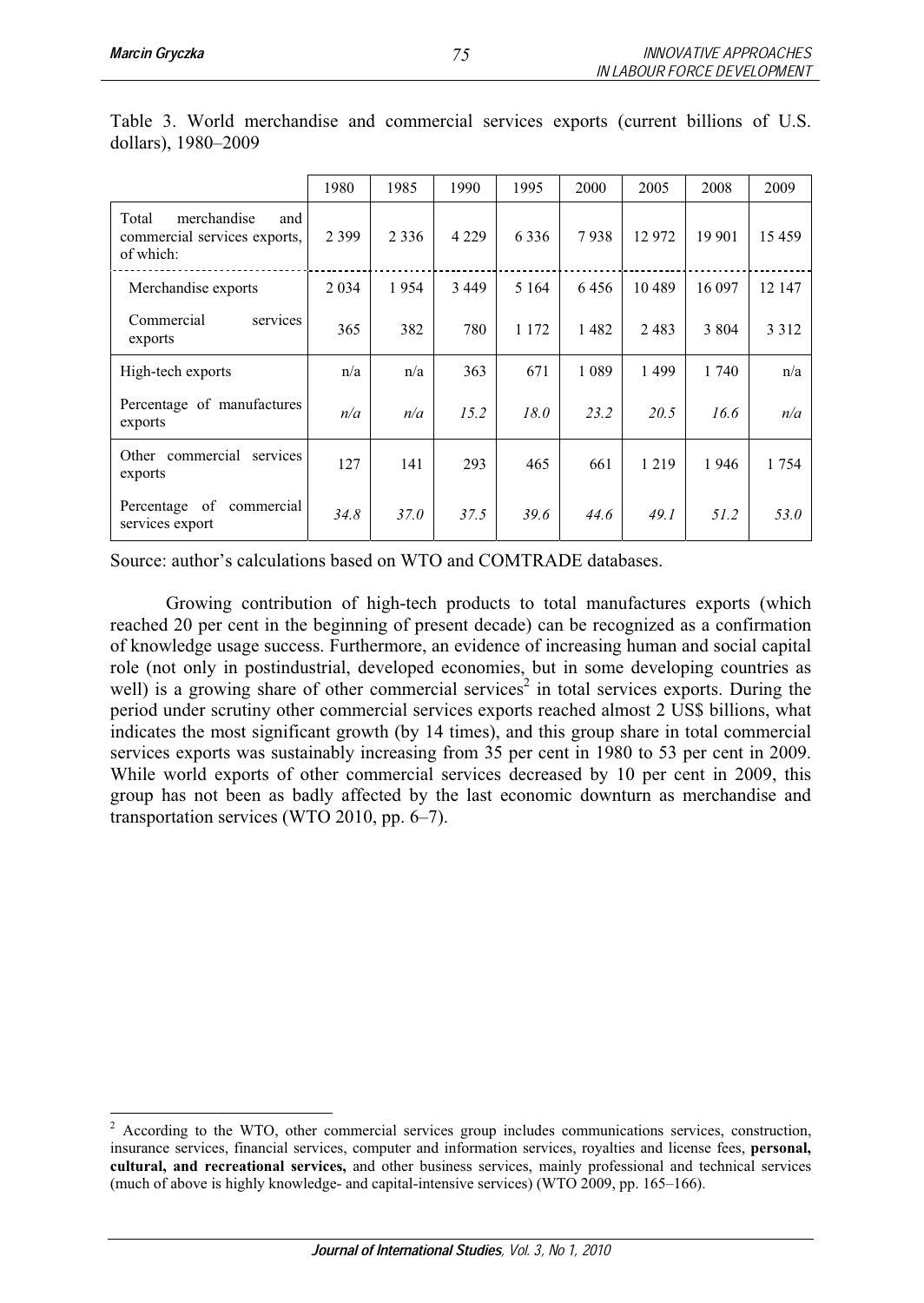|                           | 1990 | 1995  | 2000  | 2005                                                 | 2008     |
|---------------------------|------|-------|-------|------------------------------------------------------|----------|
|                           |      |       |       | High-tech exports (current billions of U.S. dollars) |          |
| France                    | 26.0 | 42.0  | 58.0  | 69.7                                                 | 93.2     |
| Germany                   | 39.2 | 57.1  | 82.7  | 142.5                                                | 162.4    |
| Japan                     | 65.6 | 110.1 | 127.4 | 122.7                                                | 123.7    |
| Poland                    | n/a  | 0.4   | 0.8   | 2.7                                                  | 7.2      |
| United Kingdom            | 34.6 | 52.2  | 69.9  | 82.8                                                 | 61.8     |
| <b>United States</b>      | 90.9 | 128.8 | 196.7 | 190.9                                                | 231.1    |
| <b>Brazil</b>             | 1.2  | 1.2   | 5.9   | 8.0                                                  | 10.6     |
| <b>Russian Federation</b> | n/a  | n/a   | 4.2   | 3.7                                                  | 5.1      |
| India                     | 0.3  | 1.0   | 1.6   | 3.4                                                  | 6.5      |
| China                     | n/a  | 13.2  | 40.8  | 214.2                                                | 381.3    |
| South Korea               | 10.8 | 29.6  | 54.0  | 83.5                                                 | $110.6*$ |
| Ukraine                   | n/a  | n/a   | 0.5   | 0.9                                                  | 1.5      |
|                           |      |       |       | Percentage of country's merchandise exports          |          |
| France                    | 16.1 | 18.7  | 24.3  | 20.0                                                 | 20.2     |
| Germany                   | 11.1 | 12.9  | 18.0  | 17.0                                                 | 13.5     |
| Japan                     | 23.8 | 26.1  | 28.3  | 22.5                                                 | 17.9     |
| Poland                    | n/a  | 2.7   | 3.3   | 3.8                                                  | 5.2      |
| United Kingdom            | 23.6 | 27.3  | 32.1  | 28.0                                                 | 19.3     |
| <b>United States</b>      | 33.0 | 30.8  | 33.7  | 29.9                                                 | 27.1     |
| <b>Brazil</b>             | 7.1  | 4.8   | 18.6  | 12.8                                                 | 12.0     |
| <b>Russian Federation</b> | n/a  | n/a   | 17.2  | 8.1                                                  | 6.5      |
| India                     | 2.4  | 4.3   | 4.8   | 4.7                                                  | 5.7      |
| China                     | n/a  | 10.5  | 18.6  | 30.6                                                 | 28.7     |
| South Korea               | 17.8 | 25.9  | 34.8  | 32.3                                                 | $26.2*$  |
| Ukraine                   | n/a  | n/a   | 5.1   | 3.7                                                  | 3.2      |

# Table 4. High-tech exports of selected economies, 1990–2008

#### \* 1997

Source: author's calculations based on COMTRADE database.

 Though high-tech products are still exported for the most part by developed countries such the United States, Japan and Germany, during two last decades a growing importance of China and South Korea can be observed in this field. It is particularly visible, if we look at the percentage share of that goods in country's merchandise exports (table 4). Between 1990 and 2008 the contribution of high-tech products to merchandise exports increased only slightly in France and Germany (for comparison, in Poland this share changed barely from 2.7 per cent in 1995 to 7.2 per cent in 2008), but considerably dropped in Japan, the United States and United Kingdom (by 25, 18, and 18 per cent, respectively). In the biggest post-soviet states, i.e. the Russian Federation and Ukraine, this drop was even deeper – by 62 per cent in the former, and by 37 per cent in the latter (only in present decade). On the other hand, rest of the BRIC countries and newly industrialized economy of South Korea experienced a quite significant growth of high-tech exports, especially as regards to their share in merchandise

*76*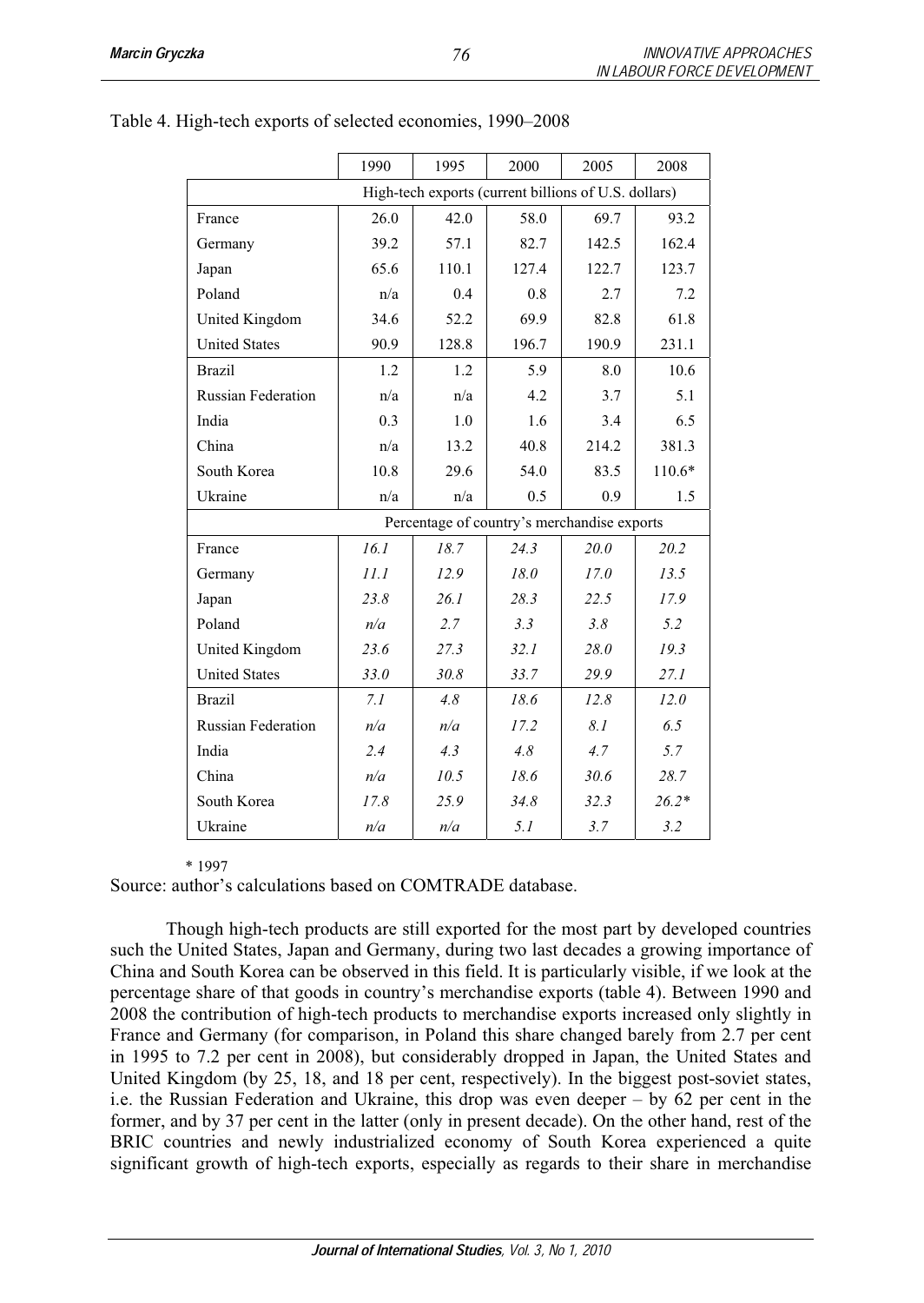exports. During two last decades this commodity group's exports share increased in Brazil by 70 per cent, in India by almost 140 per cent, in South Korea by 47 per cent, and in China by 173 per cent. Among commodity groups, which gained most in importance in high-tech exports of these countries, were telecommunications equipment (South Korea, China, Brazil), automatic data processing equipment (China), semiconductors and electronic integrated circuits (South Korea), pharmaceutical products (India), aircrafts and associated equipment (Brazil). This qualitative high-tech export composition change can be recognized as another indirect evidence of high-technology manufacturing transfer not only to the newly industrialized countries (so called South-East Asian Tigers), but to a considerable degree to other developing countries as India, Brazil and especially – China (Lemoine, Unal-Kesenci 2004).

 Similarly as in high-tech exports, the most developed countries, i.e. European Union 27, the United States and Japan, have the highest share in other commercial services exports (in 2008, these regions accounted for 49.5, 15.3 and 4.6 per cent of total other commercial services exports, respectively), but fourth and fifth place in leading exporters of other commercial services ranking 2008 was occupied by India and China (with shares of 4.1 and 3.5 per cent, respectively). Moreover, top 15 exporters of other commercial services included also the Russian Federation (10th place with share of 1.2 per cent) and Brazil (14th place with share of 0.9 per cent – WTO 2009, p. 133). Compared to them, share of Poland reached barely to 0.7 per cent, and Ukraine – to 0.2 per cent (table 5). On the other hand, BRIC countries and Poland accounted for the highest change in other commercial services export in period 1990– 2008, which can be interpreted as en evidence of increasing role of these countries in knowledge- and capital-intensive services exports. For example, in 2008 the Russian Federation recorded the highest increase in exports, rising by 34 per cent, and mirroring the growth rate of 2007. Business, professional and technical services, which account for more than half of the country's exports of other commercial services, were mainly exported to the European Union, the United States and Switzerland (WTO 2009, p. 117).

|                                            | 1990  | 1995  | 2000  | 2005       | 2008   | Change<br>$(1990=100)$ |  |  |  |
|--------------------------------------------|-------|-------|-------|------------|--------|------------------------|--|--|--|
| 1                                          | 2     | 3     | 4     | 5          | 6      | 7                      |  |  |  |
| Exports (current billions of U.S. dollars) |       |       |       |            |        |                        |  |  |  |
| World                                      | 292.5 | 464.5 | 660.6 | 1 2 1 8 .5 | 1946.3 | 665                    |  |  |  |
| France                                     | 29.7  | 35.1  | 30.8  | 49.2       | 66.3   | 223                    |  |  |  |
| Germany                                    | 21.5  | 35.7  | 41.1  | 90.0       | 142.6  | 664                    |  |  |  |
| Japan                                      | 20.0  | 38.2  | 39.3  | 59.7       | 88.8   | 443                    |  |  |  |
| Poland                                     | 1.0   | 5.3   | 2.3   | 4.5        | 12.7   | 1259                   |  |  |  |
| United Kingdom                             | 24.7  | 41.0  | 77.7  | 142.0      | 208.9  | 847                    |  |  |  |
| <b>United States</b>                       | 45.1  | 78.6  | 129.7 | 197.8      | 292.8  | 649                    |  |  |  |
| <b>Brazil</b>                              | 1.0   | 2.4   | 5.7   | 7.9        | 17.6   | 1808                   |  |  |  |
| <b>Russian Federation</b>                  | n/a   | 2.5   | 2.6   | 9.8        | 23.7   | $9.59*$                |  |  |  |
| India                                      | 2.1   | 2.3   | 10.6  | 39.0       | 79.4   | 3797                   |  |  |  |
| China                                      | 1.3   | 6.3   | 10.2  | 29.2       | 67.2   | 5 1 5 2                |  |  |  |
| South Korea                                | 2.8   | 7.7   | 9.2   | 14.0       | 21.5   | 763                    |  |  |  |
| Ukraine                                    | n/a   | 0.5   | 0.5   | 1.3        | 3.9    | $777*$                 |  |  |  |

| Table 5. Exports of other commercial services, 1990-2008 |  |  |
|----------------------------------------------------------|--|--|
|                                                          |  |  |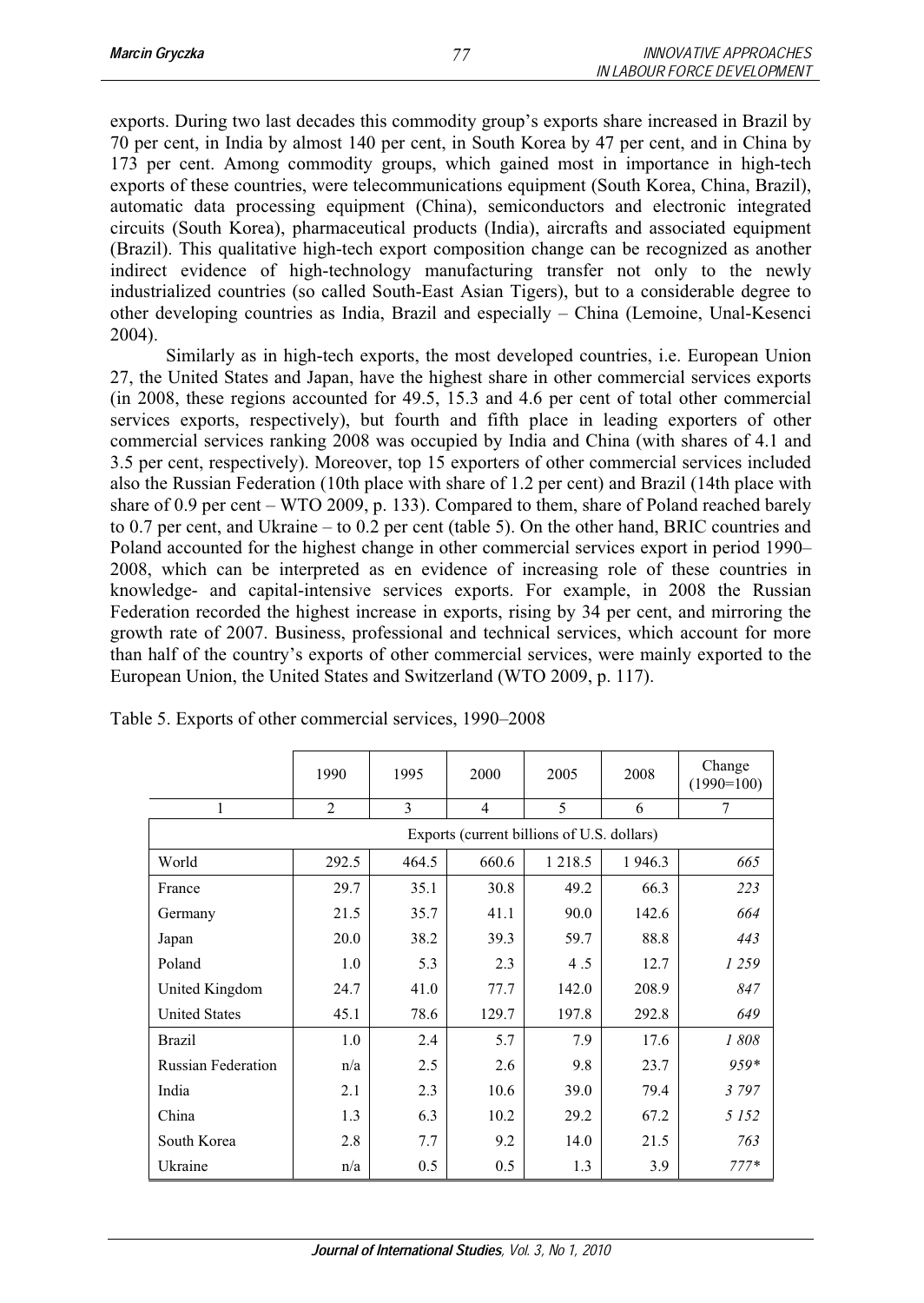|                                                            | $\overline{c}$ | 3    | 4    | 5    | 6    | 7      |  |  |  |
|------------------------------------------------------------|----------------|------|------|------|------|--------|--|--|--|
| Percentage of world's exports of other commercial services |                |      |      |      |      |        |  |  |  |
| France                                                     | 10.2           | 7.5  | 4.7  | 4.0  | 3.4  | 33     |  |  |  |
| Germany                                                    | 7.3            | 7.7  | 6.2  | 7.4  | 7.3  | 100    |  |  |  |
| Japan                                                      | 6.9            | 8.2  | 6.0  | 4.9  | 4.6  | 67     |  |  |  |
| Poland                                                     | 0.3            | 1.1  | 0.3  | 0.4  | 0.7  | 233    |  |  |  |
| United Kingdom                                             | 8.4            | 8.8  | 11.8 | 11.7 | 10.7 | 127    |  |  |  |
| <b>United States</b>                                       | 15.4           | 16.9 | 19.6 | 16.2 | 15.0 | 97     |  |  |  |
| <b>Brazil</b>                                              | 0.3            | 0.5  | 0.9  | 0.6  | 0.9  | 300    |  |  |  |
| <b>Russian Federation</b>                                  | n/a            | 0.5  | 0.4  | 0.8  | 1.2  | $240*$ |  |  |  |
| India                                                      | 0.7            | 0.5  | 1.6  | 3.2  | 4.1  | 586    |  |  |  |
| China                                                      | 0.4            | 1.4  | 1.6  | 2.4  | 3.5  | 875    |  |  |  |
| South Korea                                                | 1.0            | 1.7  | 1.4  | 1.2  | 1.1  | 110    |  |  |  |
| Ukraine                                                    | n/a            | 0.1  | 0.1  | 0.1  | 0.2  | $200*$ |  |  |  |

#### $*1995=100$

Source: author's calculations based on WTO database.

 While the post-industrialized economies still dominate in exports of financial services, insurance services, royalties and license fees, personal, cultural and recreational services, the growing importance of China and India is more and more noticeable in exports of construction, computer and information services, communication services and other business services. According to the WTO data for 2007, India took second place among the major exporters of computer and information services (with exports value of US\$ 27.7 billion) and fourth place in classification of major communications services exporters (with exports value of US\$ 2.3 billion). China has become one of the world's leaders as regards to construction (third place in 2007, with exports value of US\$ 5.4 billion) and other business services (third place in 2007, with exports value of US\$ 40.4 billion, WTO 2009, pp. 137–155). It seems that the one of the most important reason of this process is direct foreign investments inflow resulting in creation of many branch offices and BPOs (for example, many IT-related BPOs located in India and cooperating with U.S.-based multinationals – Corona at al. 2006, pp. 21– 87), backed up by educational and social policy aimed for increasing supply of well-educated labor force not only for high-tech manufacturing, but for service sector as well.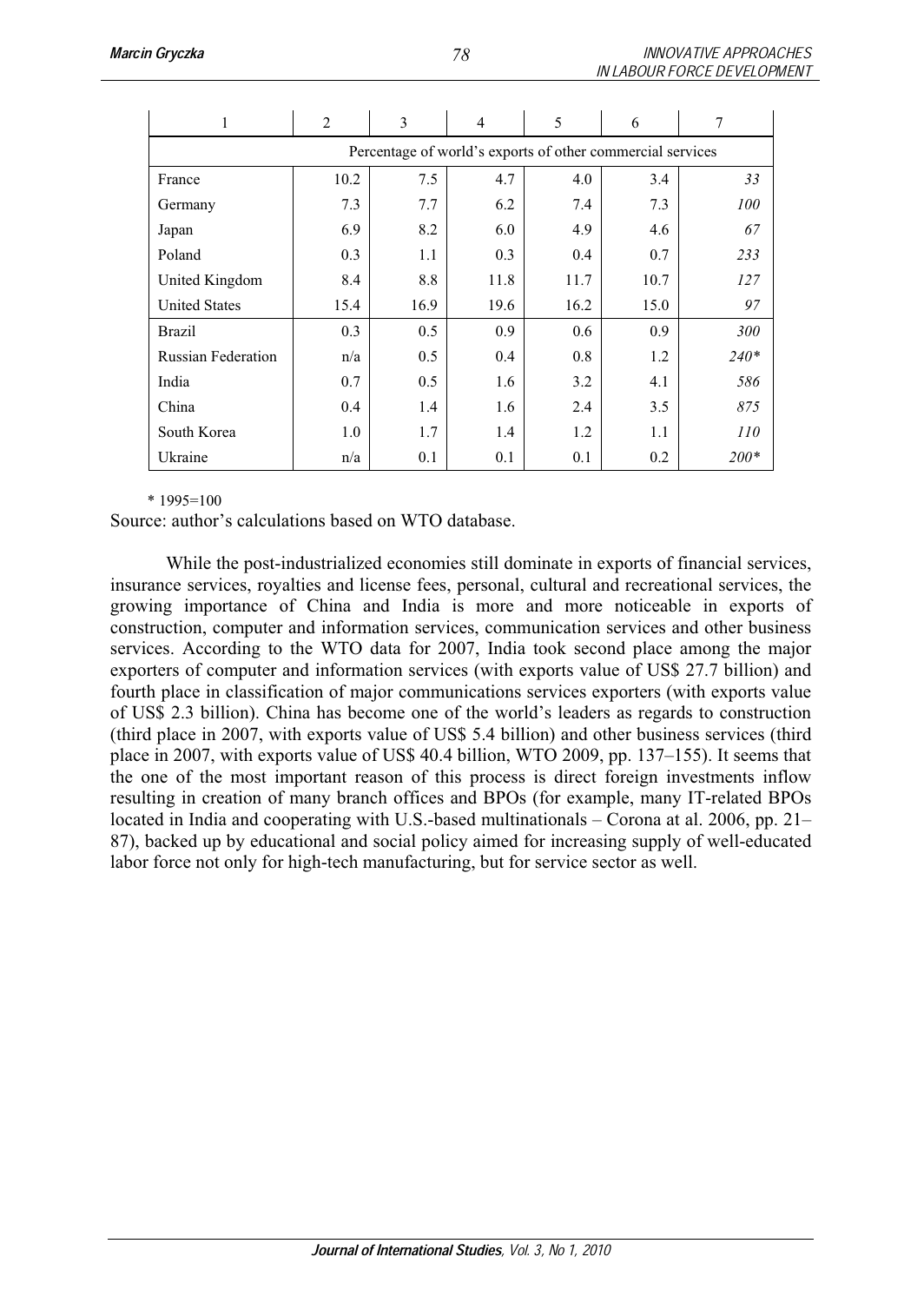

Figure 1. Share of economic groups in world exports of creative goods, 2005 Source: UNCTAD.

# **Creative economy – the next step in the international division of labor**

The term "creative economy" appeared in 2001 in John Howkins' book about the relationship between creativity and economics (Howkins J. 2001). Although his use of this concept is broad, covering fifteen creative industries extending from arts to the wider fields of science and technology, according to UNCTAD "creative economy" is an evolving concept based on creative assets potentially generating economic growth and development, and embraces economic, cultural and social aspects interacting with technology, intellectual property and tourism objectives (UNCTAD 2008, p. 15). Because of many similarities between concepts of knowledge-based economy and creative economy (among others, the leading role of knowledge, information and social capital), the predominance of developed economies in world trade of creative goods is noteworthy. In 2005, in total exports of creative goods was about 90 per cent for music and audiovisuals, around 80 per cent for publishing/printed media, 70 per cent for visual arts, and over 50 per cent for new media and design. Figure 1 shows the importance of creative industries for both developed and developing economies. Furthermore, these trade data mirror the fact that the high-growth subgroups of creative industries with higher value added such as audiovisuals and new media are exported mainly by advanced economies. For developing economies, arts and crafts constitutes the most important group of creative products, accounting for 60 per cent of their share in the world market for creative-industry goods (design and new media also have great potential). This upward trend in exports of creative goods from developing economies is caused mainly by substantial increases in the design subgroup, with exports rising from US\$ 42.9 billion in 1996 to US\$ 102.4 billion in 2005, reflecting mainly the growth in China. Moreover, in period 2000–2005 the world exports of creative goods increased by 47 per cent, reaching US\$ 335.5 billion, but a comparison of this flow between developed economies and

Developed economies **D** Developing economies **E** Economies in t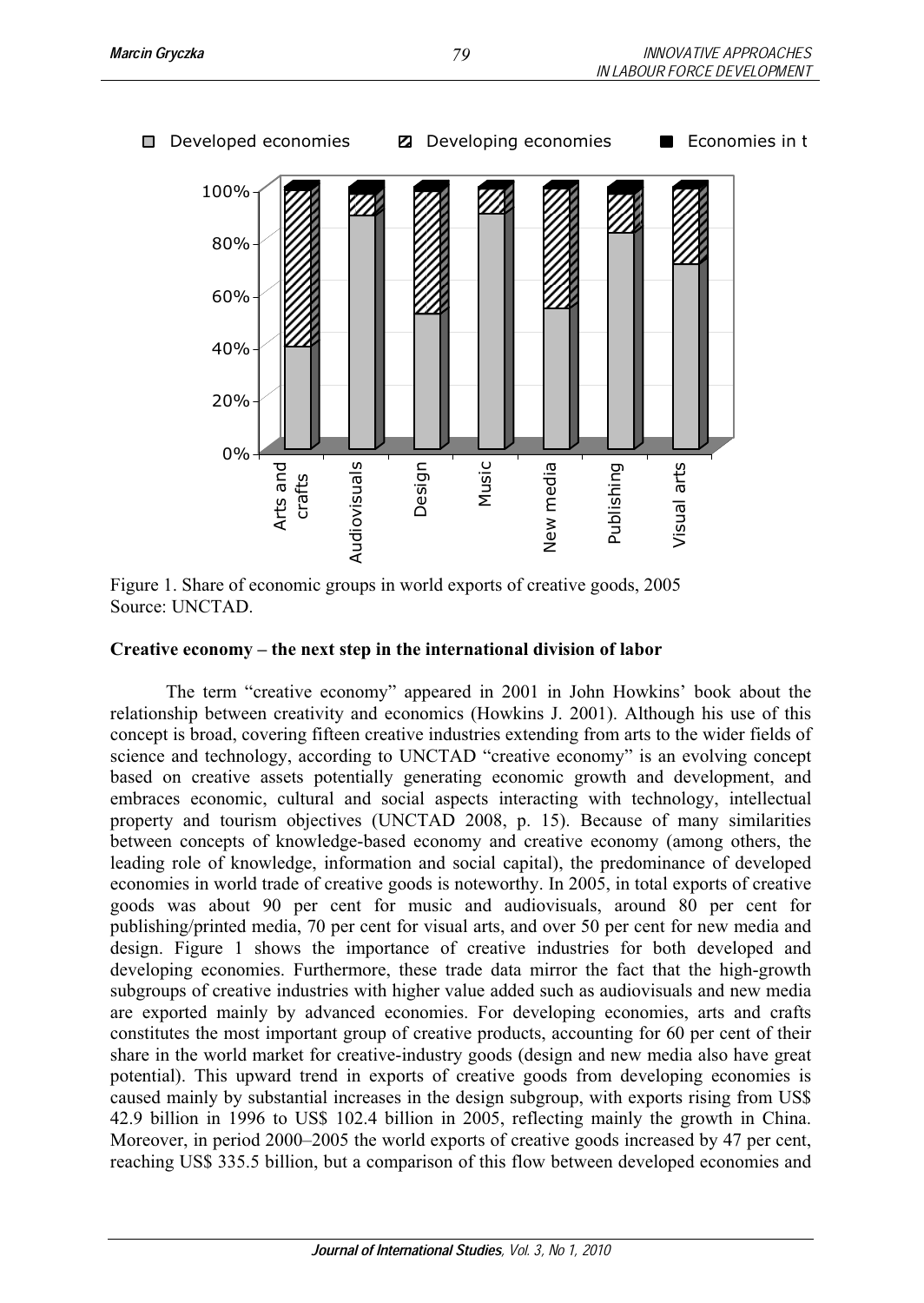China (growth by 42 and 115 per cent, respectively – UNCTAD 2008, pp. 107–108) justifies the statement that also in this field China (and in the near future probably other fastdeveloping economies, for instance India) is going to become a strong competitor for developed economies, what can be treated as a further proof of fundamental changes taking place in the international division of labor.

## **Conclusions**

 As commonly known, post-industrial economies are often distinguished by vestigial agriculture and declining manufacturing sector (resulting in de-industrialization), a large service sector, and a growing importance of information and communication technologies. Data presented in this article allow to make a conclusion that in the contemporary world economy not only the most developed countries such the United States, Japan and part of Western European countries can be recognized as post-industrial ones, but a few developing economies (mostly newly industrialized and BRIC countries) are aspiring to such a title as well. Observed in a few last decades their economic successes have come mostly from the huge internal markets, unparalleled human resources and a long-term policy oriented to attracting as much foreign direct investments as possible. China increases its global domination as leading merchandise exporter (unquestionably the special economic zones are one of the most important spurs for this trend), but also becomes more and more significant player in the international trade in high-tech products, knowledge-intensive business services and goods of creative industries' origin. On the other hand, Indian economy is more internally-oriented, but consistent social and educational policy has made possible a huge advance in attracting foreign investments in commercial services sector, especially in computer and information services. Compared to this two economies, recent economic achievements of other BRIC countries, Ukraine or even Poland seems to be meager and hardly confirm their probable aspirations to the group of knowledge-based, creative economies. Among potential, serious problems, which could possibly stop the economic catching-up process in BRIC countries, one must mention an increasing socio-economic stratification and digital divide between rural and urban areas (also observed in both Ukraine and Poland), and still unresolved issues concerning intellectual rights protection (Branstetter L.G. at al. 2006) and exports of counterfeited products, e.g. pharmaceuticals and integrated circuits by China. $3$ 

## **References**

- 1. Branstetter L.G., Fisman R., Foley C.F. (2006). *Do Stronger Intellectual Property Rights Increase International Technology Transfer? Empirical Evidence From U.S. Firm-Level Panel Data*. "Quarterly Journal of Economics", volume 121 (1 Feb), pp. 321–349.
- 2. BSA (2010). *Seventh Annual BSA/IDC Global Software Piracy Study*. Business Software Alliance, Washington D.C.
- 3. Corona L., Doutriaux J., Mian S.A. (2006). *Building Knowledge Regions in North America. Emerging Technology Innovation Poles*. Edward Elgar, Cheltenham— Northampton.
- 4. Dachs B., Zahradnik G. (2008). *Internationalisation of R&D in ICT*. In Meijers H., Dachs B., Welfens P.J.J. (eds.), *Internationalisation of European ICT Activities.*

*80*

<sup>3</sup> According to the Business Software Alliance, while in period 2005–2009 software piracy rate of BRIC countries was steadily decreasing (from 81 to 71 per cent), commercial value of unlicensed software grew sharply from 6.8 to 14.5 billions of U.S. dollars (BSA 2010).